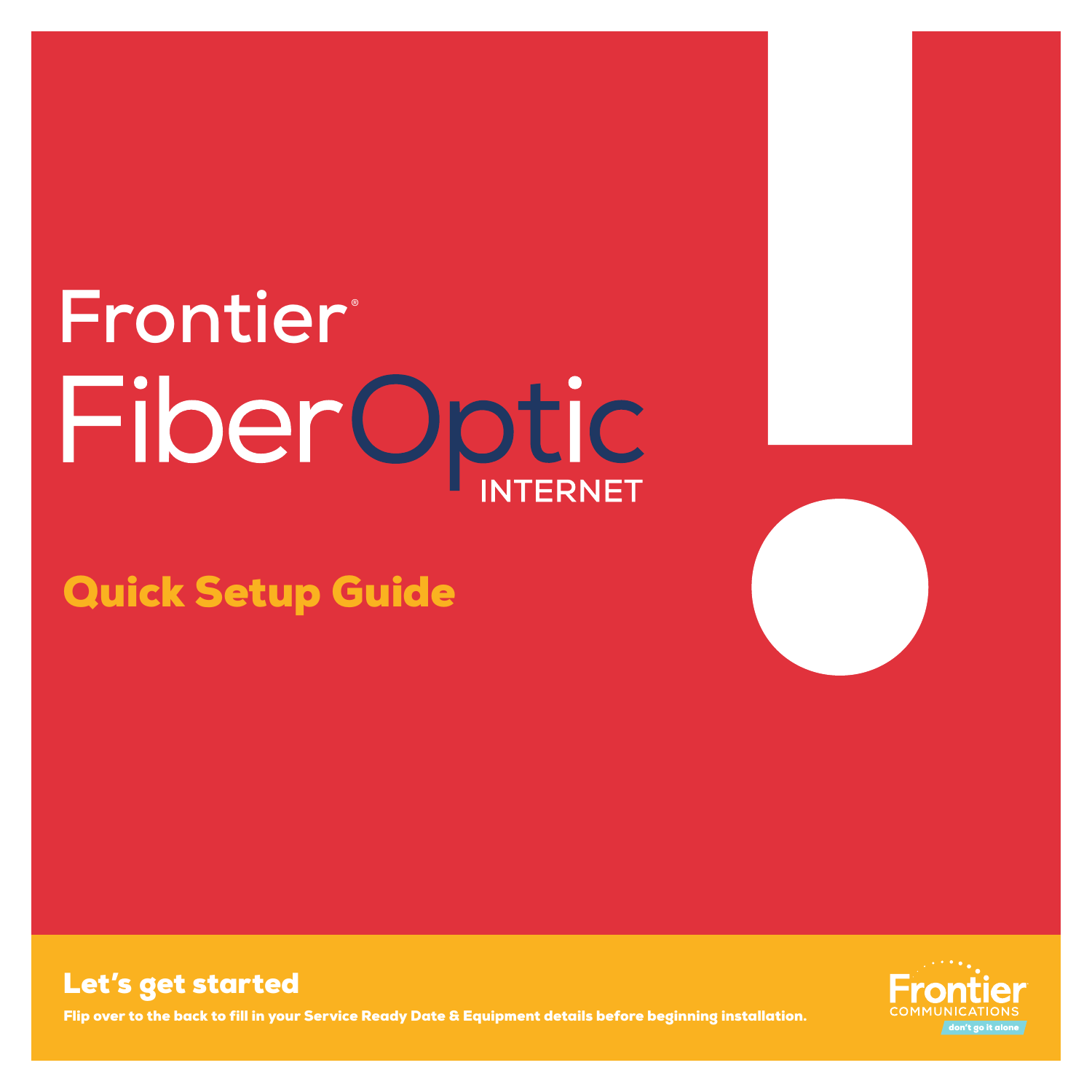# 1 | Internet Router Set Up

#### **Tips**

- For best Wi-Fi coverage, place your router in a central location
- If you are also connecting TV equipment, install your router first



(see the label on the bottom of your router)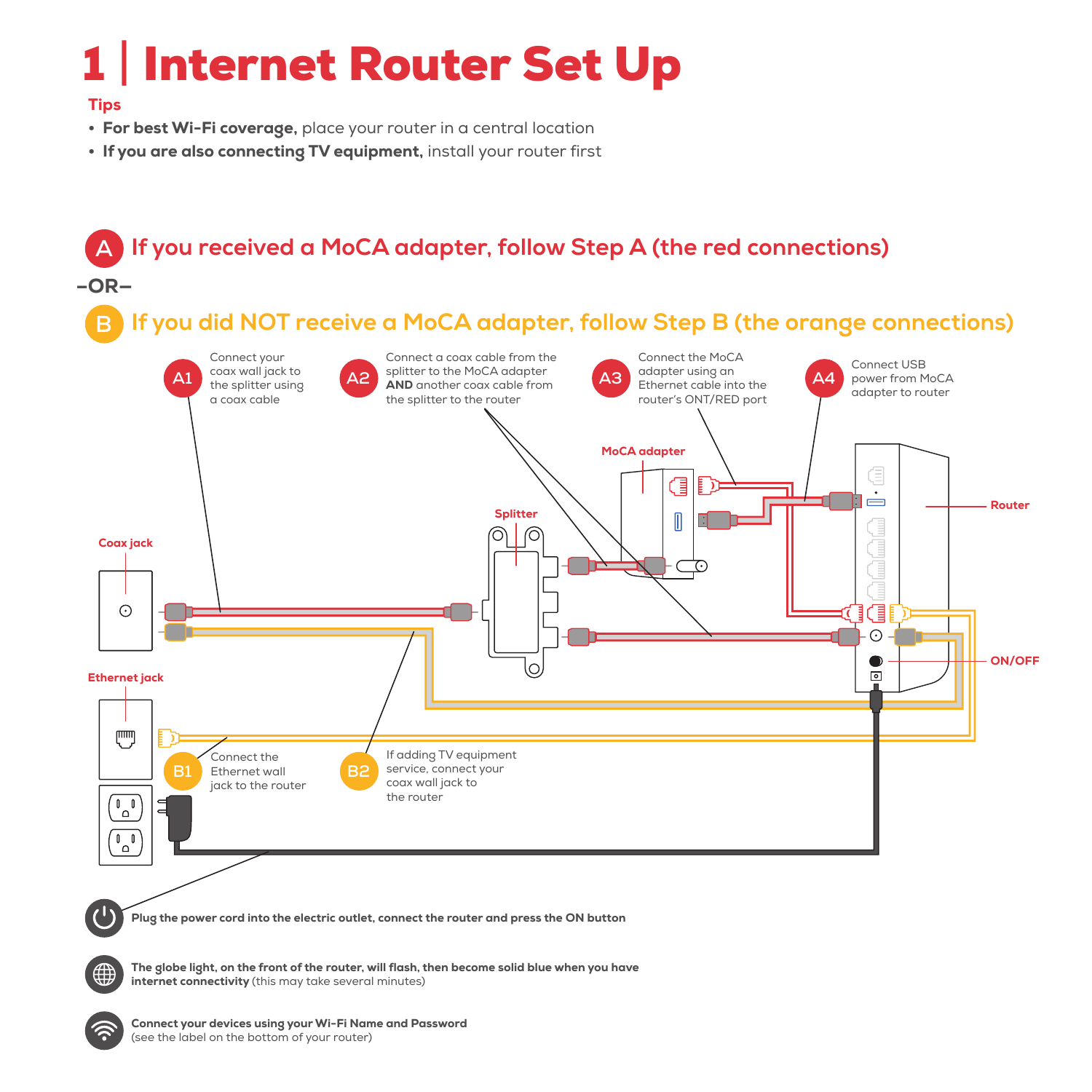# 2 | TV Equipment Set Up

#### Tips

- Your router must be connected to the internet before installing and activating your TV equipment
- If you received a DVR device, this box must be installed/activated before the other Set-Top Boxes (STB)



cord to the DVR/STB and plug into the electric outlet



Press the STB power button on the remote control, turn the TV on and follow the prompts for activation

Follow the TV screen prompts for activation (A firmware will download to your device which may take up to 30 minutes)

# Frontier Support

#### Frontier.com/install-fiber-optic

(view videos and detailed installation guides)